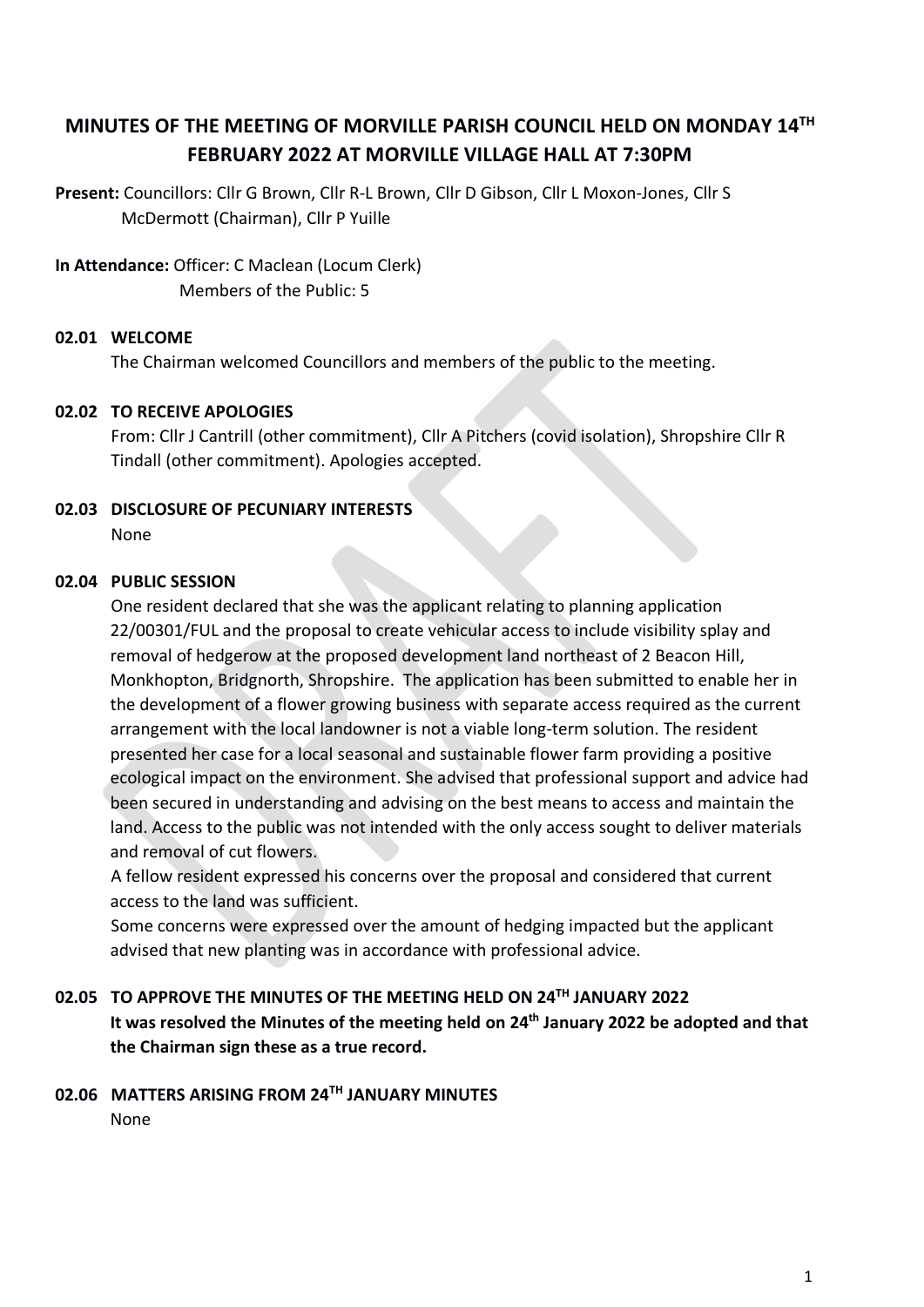### **02.07 CHAIRMAN'S REPORT**

- (i) The Chairman read from a report prepared for the meeting and full details set out in Appendix A.
- (ii) Councillors noted the resignation of Cllr A Nichol-Smith on  $7<sup>th</sup>$  February following her relocation to another part of the country. The Chair expressed thanks on behalf of the Councillors for her contribution to the Council and Parish. The Chair advised that public notices of the Morville vacancy would be displayed.
- (iii) Councillors noted that vacancies remained in the Acton Round, Aston Eyre and Upton Cressett wards.
- (iv) The Chairman advised that the Clerk vacancy continues to be advertised on Facebook, the parish notice boards and SALC website.
- (v) Councillors noted that the Precept request had been submitted as agreed at the previous meeting. It was noted that any surplus over the election costs due to Shropshire Council would be placed in the Reserves.
- (vi) Councillors noted that following checks by Shropshire Cllr R Tindall advice had been received that the Environmental Maintenance Grant from Shropshire Council would be available and details were awaited on the timing and process to apply. The funds received would contribute towards the Lengthsman's costs.
- (vii) The Chairman advised that he and Cllr P Yuille met with the Lengsthman who detailed his duties. Further discussions would be held to discuss further employment and establishment of a formal contract.
- (viii) Councillors noted that contact had been established with the Operations Manager of the Hereford Diocese to identify ownership and responsibilities for the piece of land adjacent to the school. It was noted that the streetlamp in the lane to the field was not working and potholes required addressing. Concerns were advised relating to the level of public access to the field so close to the school during class times and these would be considered.
- (ix) The Chairman advised of the work undertaken to update the Council's website and ensure it is more user friendly.
- (x) The Chairman advised Councillors of the recently established Facebook which had proved popular. This would also be used to advise of local road closures.
- (xi) Councillors noted the efforts to re-establish links to Shropshire Council's Planning portal and ability to respond to applications on behalf of the Parish Council.

# **02.08 PARISH CLERK'S REPORT**

- (i) The Locum Clerk advised Councillors that updated Income and Expenditure Accounts were not available at this meeting. Latest bank statements would be obtained from the previous Clerk along with other remaining documents. Further details would be provided once these had been received and analysed.
- (ii) Details of the budget and the breakdown for the next financial year were noted to be subject to agreement with Shropshire Council on the election costs. Once finalised and the Reserves allocations identified these would be submitted for consideration.
- (iii) Details of training sessions available through SALC were being advised. Bookings available through the Clerk and Councillors were invited to advise of interest in particular sessions.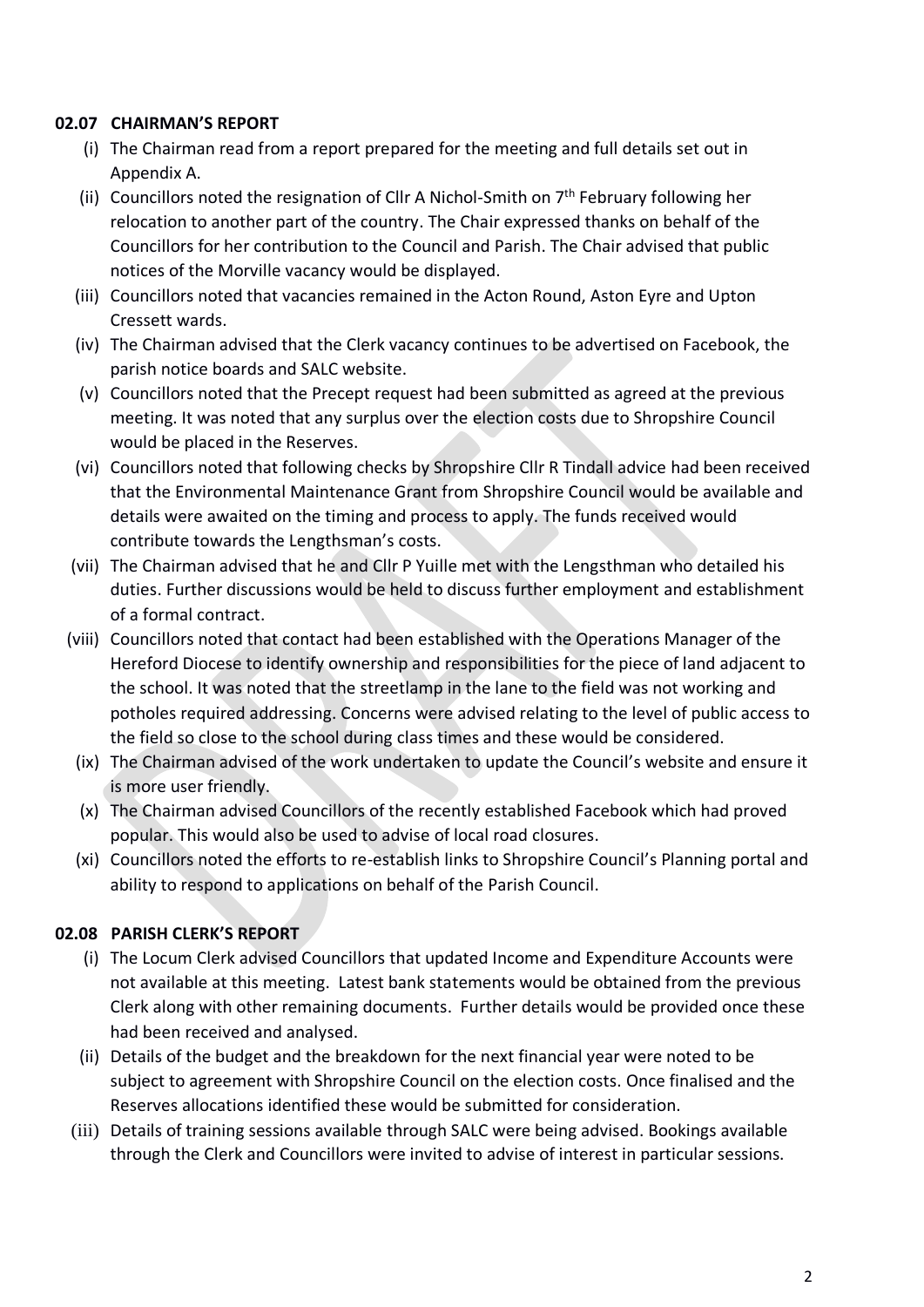- (iv) The Locum Clerk advised that future meeting Agendas would be adjusted to enable more timely discussion on topics of local interest and these would include Parish Matters.
- (v) The Locum Clerk advised Councillors that the Council was subject, like all Councils, to the Annual Governance and Accountability Return which required submission to the External Auditors by  $1<sup>st</sup>$  July. Separate sessions would be arranged to enable Councillors to better understand their responsibilities in the review and acceptance of the returns required. Details of the requirements for this year were awaited which are normally received late March.

# **02.09 SHROPSHIRE COUNCILLOR'S REPORT**

- (i) In the absence of Shropshire Cllr R Tindall, the Chairman read to Councillors his report provided for the meeting and full details set out in Appendix B.
- (ii) In relation to Planning the assistance of the ICT team in Shropshire Council had been secured to assist in securing access to the portal and planning applications. Concerns have also been raised in relation to application 21/05318/FUL.
- (iii) Confirmation that the Environmental Maintenance Grant was being renewed had been passed on and concerns were noted in the lateness of the advice from Shropshire Council as this impacted Parish Councils from planning their budgets for the next financial year.
- (iv) Efforts to address the issues relating to St Gregory's Close and Morville Primary School are being focused on by Cllr A Pitchers and assistance was offered where required.
- (v) Efforts to address the flooding at the Lye had achieved some results with assistance from a couple of the Parish Councillors.

# **02.10 PLANNING APPLICATIONS**

(i) Councillors considered application 22/00301/FUL and proposal to create vehicular access to include visibility splay and removal of hedgerow at the proposed development land northeast of 2 Beacon Hill, Monkhopton, Bridgnorth, Shropshire. The Chairman read to Councillors the contents of comments and objections from a resident to the application. Councillors discussed the concerns relating to the objections raised and the ground conditions relating to the access to the field. On electing to take a vote 5 Councillors expressed their support for the application with one abstention. One condition was agreed that the hedging be planted as proposed and maintained in accordance with specifications.

8:14pm: Two members of the public expressed their thanks and left the meeting.

- (ii) Councillors considered application 21/05899/FUL and proposal to erect a two-storey side extension and a single storey rear extension at the Foldyard, Aston Eyre, Bridgnorth, Shropshire WV16 6XB. Councillors considered the proposals but views were expressed that the proposed extensions would detract from the barn's previous agricultural character and extend beyond the current footprint. On agreement of a vote 5 Councillors voted against the proposal with one abstention.
- (iii) Councillors considered application 21/05959/FUL and proposal under Section 73A of the Town And Country Planning Act 1990 for the construction of a small new plant room to house a 40kWth ground source heat pump (GSHP) and ancillary connections and equipment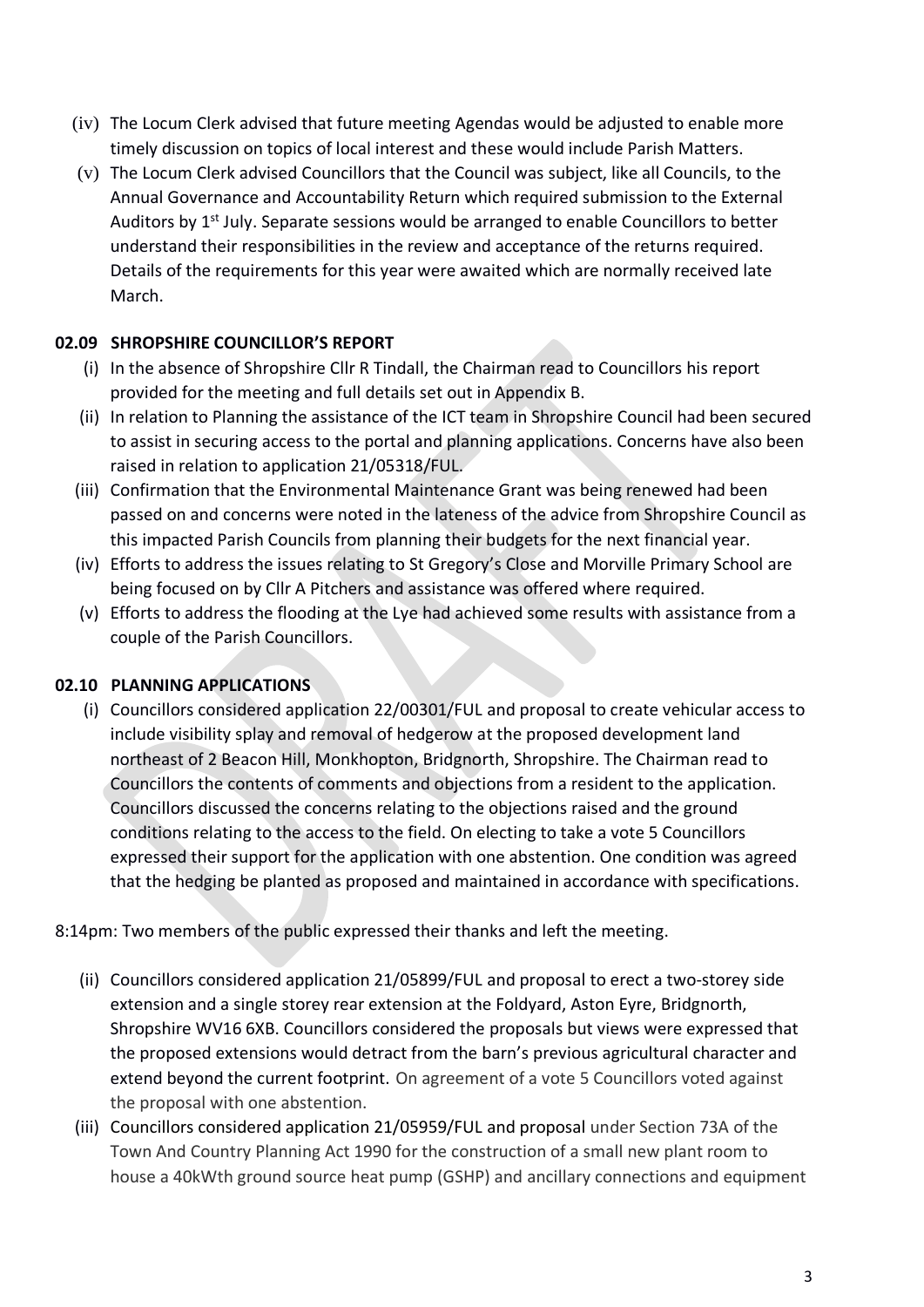such as hot water tanks for operation of the hot water and heating system. Construction of a car parking area for 3 - 4 cars with 2 x electric vehicle charging points. Both for previously consented planning application ref 18/05671/FUL | West Farm House Aston Eyre Bridgnorth Shropshire WV16 6XB. Councillors considered the merits of the application and no objection was raised to the proposals.

- (iv) Councillors noted the withdrawal of application 21/05563/FUL and the proposed change of use of agricultural building and land to use D2 (Assembly & Leisure) for wedding and events venue together with erection of three conjoined tipis, parking area and camping area | Proposed Conversion Of Agricultural Building NW Of High Clear Barn Beaconhill Lane Monkhopton Bridgnorth Shropshire
- (v) Councillors noted the refusal by Shropshire Council of application 21/03038/OUT and the Outline Planning Application (all matters reserved other than access) for the erection of 5no dwellings | Proposed Residential Development Land West Of Apsley Cottage Aston Eyre Bridgnorth Shropshire.

### **02.11 ITEMS FOR NEXT MEETING**

- (i) Councillors noted the next meeting would be held on Monday  $14<sup>th</sup>$  March 2022 at the Village Hall which has been booked.
- (ii) Agenda items for the next meeting to include:
	- a. Parish Matters Local Crime
	- b. Annual Parish assembly
	- c. Locum Clerk to be advised of any further items to be added

Public meeting closed at 8:35pm.

# **APPENDICES TO THE MINUTES OF MORVILLE PARISH COUNCIL MEETING HELD ON 14TH FEBRUARY 2022**

### **Appendix A: Chairman's Report for Morville Parish Council meeting on 14th February 2022**

Alison Nichol-Smith moved to Sheffield on February 8th, and on February 7th I received her letter of resignation from the Parish Council. I must express our thanks for her valuable contribution during the nine months since her election last May. The vacancy has been notified to Shropshire Council, and public notices should be published soon.

Vacancies for councillors still exist in Upton Cressett, Aston Eyre and Acton Round – the vacancy in Upton Cressett is now advertised and we will be looking to co-opt a new councillor. The other two will remain vacant for some time due to the elections that were called when no candidates stood – there will now have to be an interval until at least the end of March, while the electoral formalities are observed.

The parish clerk's job is also currently advertised - meanwhile we are grateful to Chris Maclean for continuing to act as our part-time locum clerk.

The precept for the coming year was applied for before the deadline – when we submitted the application, there had still been no bill from Shropshire Council for the May 2021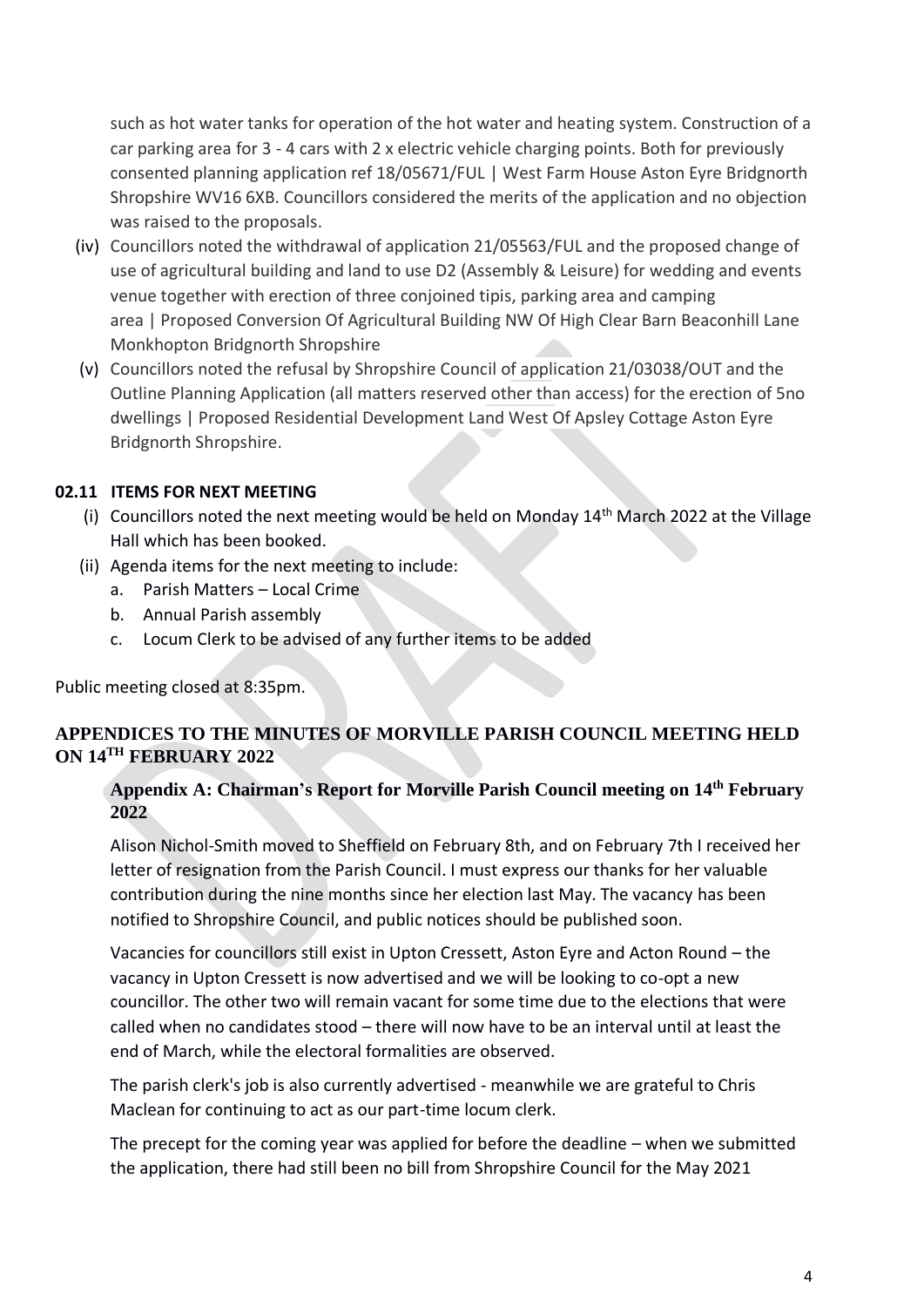elections, but we hope we have budgeted enough to pay for them, plus the more recent bill for January/February 2022 – there may still be more costs to come if elections are called again in Acton Round and Aston Eyre, and for Alison's Morville seat. If these election costs turn out to be less than we have been told to expect, the remainder will be used to bring the Parish Council's reserves back up to the recommended level – we inherited a depleted figure.

We have now been informed that the Environmental Management Grant from Shropshire Council will be available again this year, and we will be notified when the time comes to make an application. We have also been informed by Cllr Tindall that this will be at the same level as last year, which was enough to pay about a third of the cost of employing the lengthsman.

We succeeded in tracking down Nigel Oliver, the lengthsman, and Pam and I had a constructive meeting with him – he outlined what his job involved, and the costs he incurred, and we agreed that, subject to the funds being available, we would discuss employing him in the coming year, with his hours and duties to be reviewed.

Assessment of costs such as the lengthsman, and employment of other contractors during previous years, has been made more difficult by the lack of paperwork – invoices, contracts etc, that should have been available from the previous parish clerk. We intend to try to reclaim VAT where possible, but this has not been done during previous years, and would be much easier to do now if proper records had been kept and handed over to us.

We have been in communication with the operations manager for the diocese of Hereford, and the school governors, in an attempt to clarify our responsibilities for the land around the school and St Gregory's Close – again, little relevant documentation was available from the previous clerk.

The Parish Council website has now been re-designed and updated, and we are grateful to Ian Hesson for doing this. We hope it is now easier to use and maintain, and it contains more comprehensive and useful information. A Morville Parish Council Facebook page has also been constructed and has been running since February 1st. It has proved to be very popular and has been well publicised by co-operative sharing on the Village Hall, Women's Institute, and the two Parish Church pages.

We have set up a new registration with the Shropshire Council Planning Portal, as the previous log-in details were not handed over to us. This was done last week, so we will now be able to comment on planning applications as a council again.

### **Appendix B: Shropshire Councillor R Tindall's Report for Morville Parish Council meeting on 14th February 2022**

- 1. Access to Planning Portal
	- The ICT department provide me with the link for MPC to log on to Shropshire Council's Planning Portal and I have passed this on to Pam Yuille.
	- Planning Application 21/05318/FUL Parish Councillors have raised concerns as indeed I have.